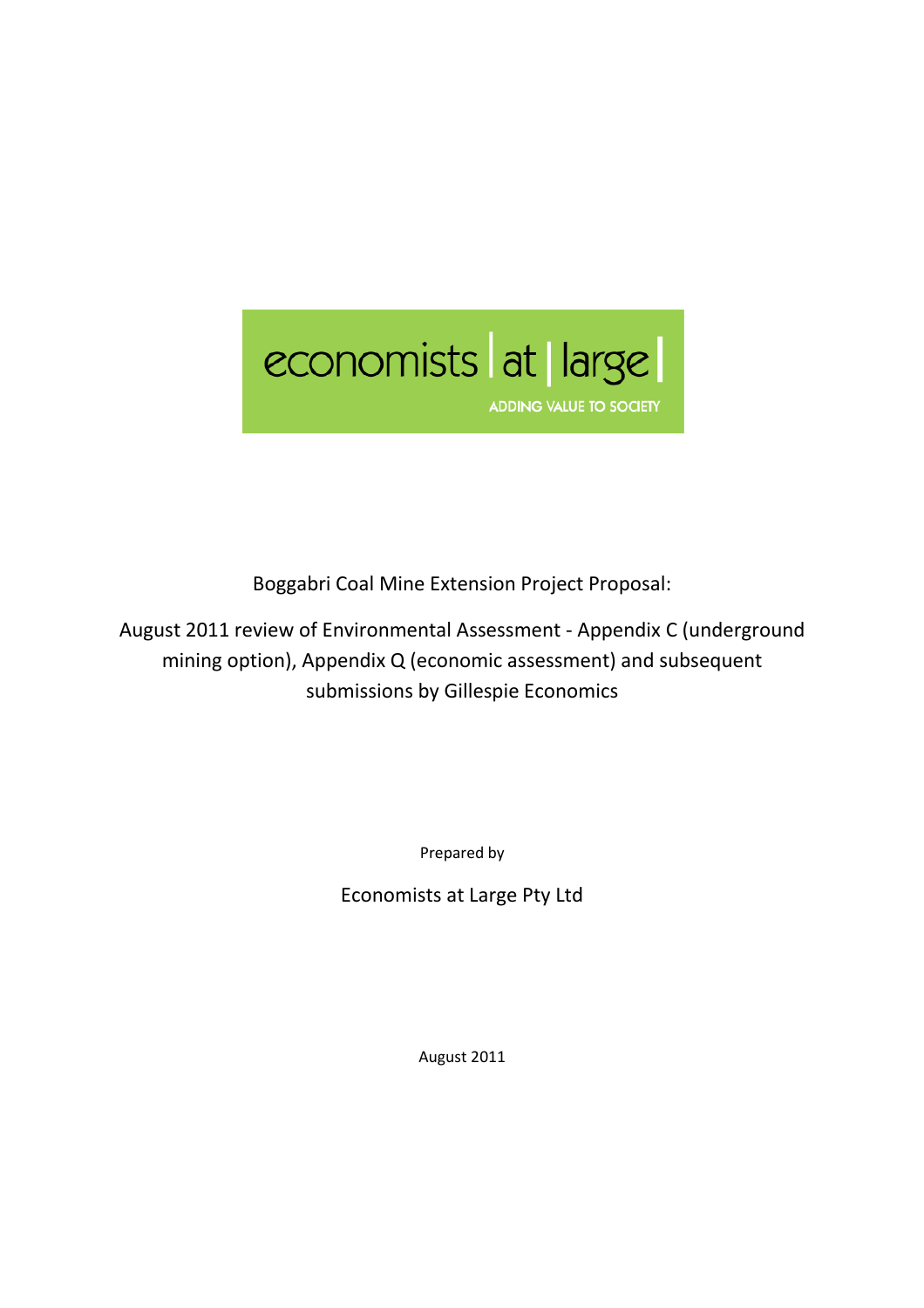

#### Report prepared by:

Economists at Large Pty Ltd Melbourne, Australia www.ecolarge.com info@ecolarge.com

Phone: +61 3 9005 0154 | Fax: +61 3 8080 1604 98 Gertrude St, Fitzroy VIC 3065, Melbourne, Australia

#### Citation:

Campbell, R., 2011. August 2011 review of Environmental Assessment - Appendix C (underground mining option), Appendix Q (economic assessment) and subsequent submissions by Gillespie Economics, a report for the Maules Creek Community Council (MCCC), prepared by Economists at Large, Melbourne, Australia.

#### Disclaimer:

The views expressed in this report are those of the authors and may not in any circumstances be regarded as stating an official position of the organisations involved.

This report is distributed with the understanding that the authors are not responsible for the results of any actions undertaken on the basis of the information that is contained within, nor for any omission from, or error in, this publication.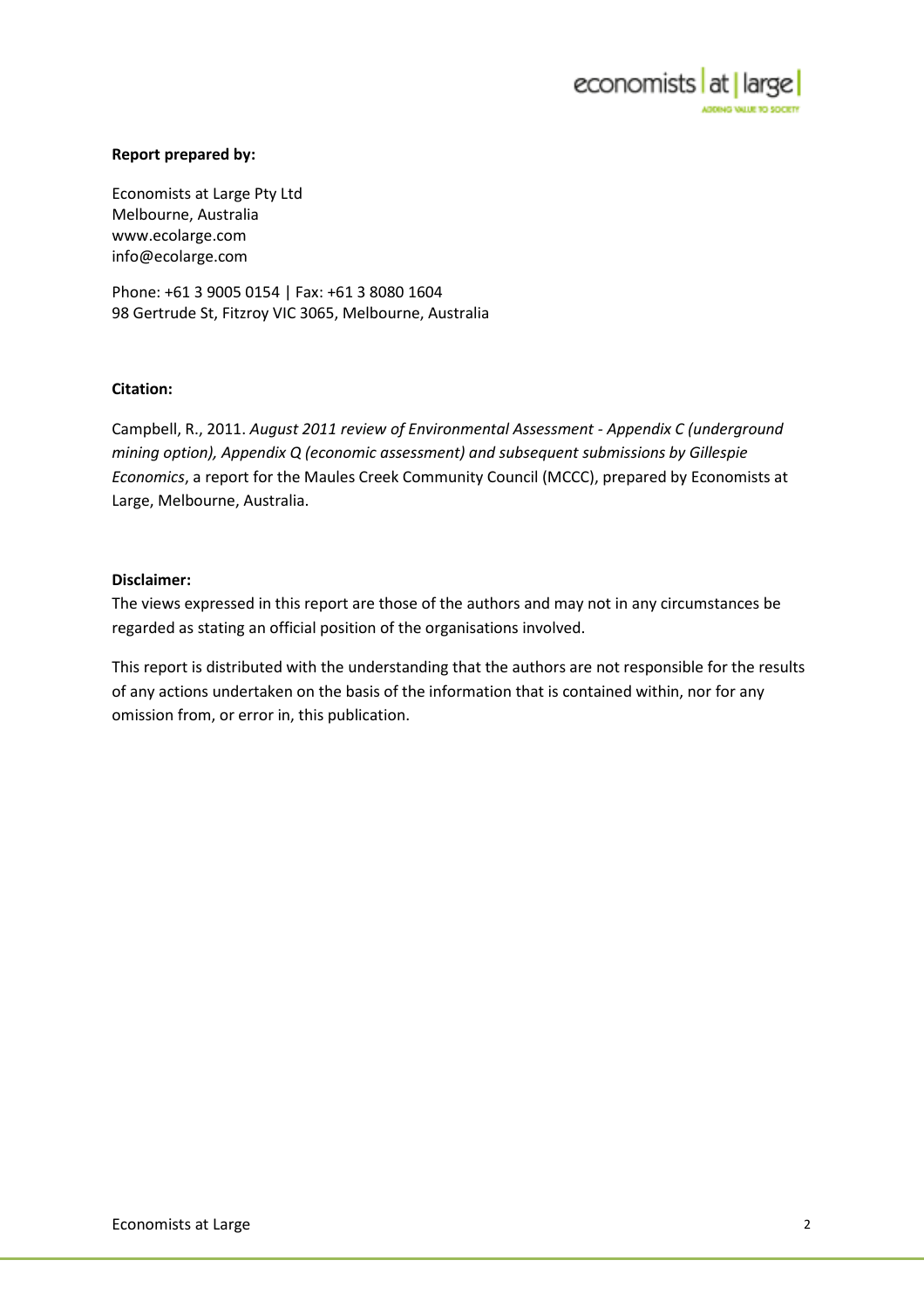# Contents

| Response to Gillespie Economics' Response to residual economic matters raised by |  |
|----------------------------------------------------------------------------------|--|
|                                                                                  |  |
|                                                                                  |  |
|                                                                                  |  |
|                                                                                  |  |
|                                                                                  |  |
|                                                                                  |  |
|                                                                                  |  |
|                                                                                  |  |
|                                                                                  |  |
|                                                                                  |  |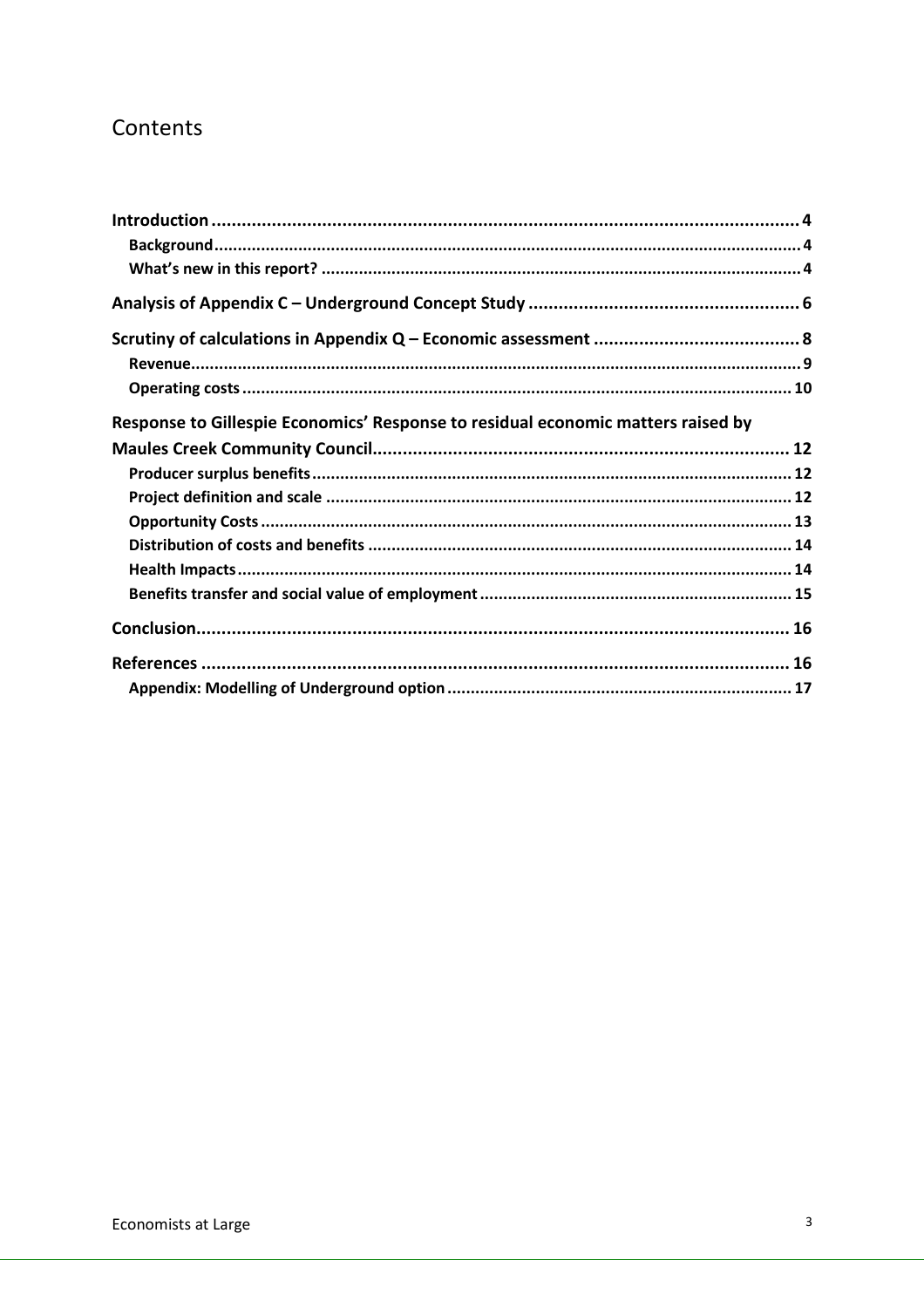# Introduction

## **Background**

The proposed project extension of the Boggabri Coal Project involves the extension of an existing open-cut mine into farmland and the Leard State Forest, Narrabri Shire, NSW. In February 2011 the Maules Creek Community Council (MCCC) made a submission to the Department of Planning and Infrastructure NSW on the environmental assessment of the project. The MCCC are concerned that the proposal will have a negative effect on agriculture, the community and the forest, which contains nationally threatened ecosystems, habitat and fauna species.

As part of the MCCC's submission, Economists at Large conducted a review of Appendix Q - Economic Assessment of the environmental impact statement. This initial review highlighted problems in the economic assessment, particularly relating to:

- No economic analysis of alternative projects;
- **Inappropriate treatment of mining profits and distribution of benefits and;**
- Miscalculation and/or omission of external costs and benefits.

These issues have been explored in subsequent submissions by Gillespie Economics and Economists at Large and are further discussed in this report.

## What's new in this report?

This report includes analysis of material not covered in our earlier submissions.

- Analysis of Appendix  $C -$  Underground Concept Study, confirming the consultant's conclusion that an underground mining option is viable. From the consultant's figures we estimate the NPV of the underground option is \$1.8 billion, higher than the estimate of production benefits under the project proposal in Appendix  $Q$  – Economic Assessment, which was \$1.3 billion. We urge the proponents to publish their internal analysis of underground mining to enable the public to understand why this option is not being pursued and suggest that as the option is viable other parties may be interested in developing it.
- Scrutiny of calculations in Appendix  $Q$  Economic assessment. The values presented in the cost-benefit analysis of the economic assessment do not correspond with values presented in the rest of the appendix. We show our calculations which result in a \$500 million dollar difference with the Economic Assessment. We urge the authors to explain this variation and publish their calculations for the NSW government and public to have confidence in their analysis.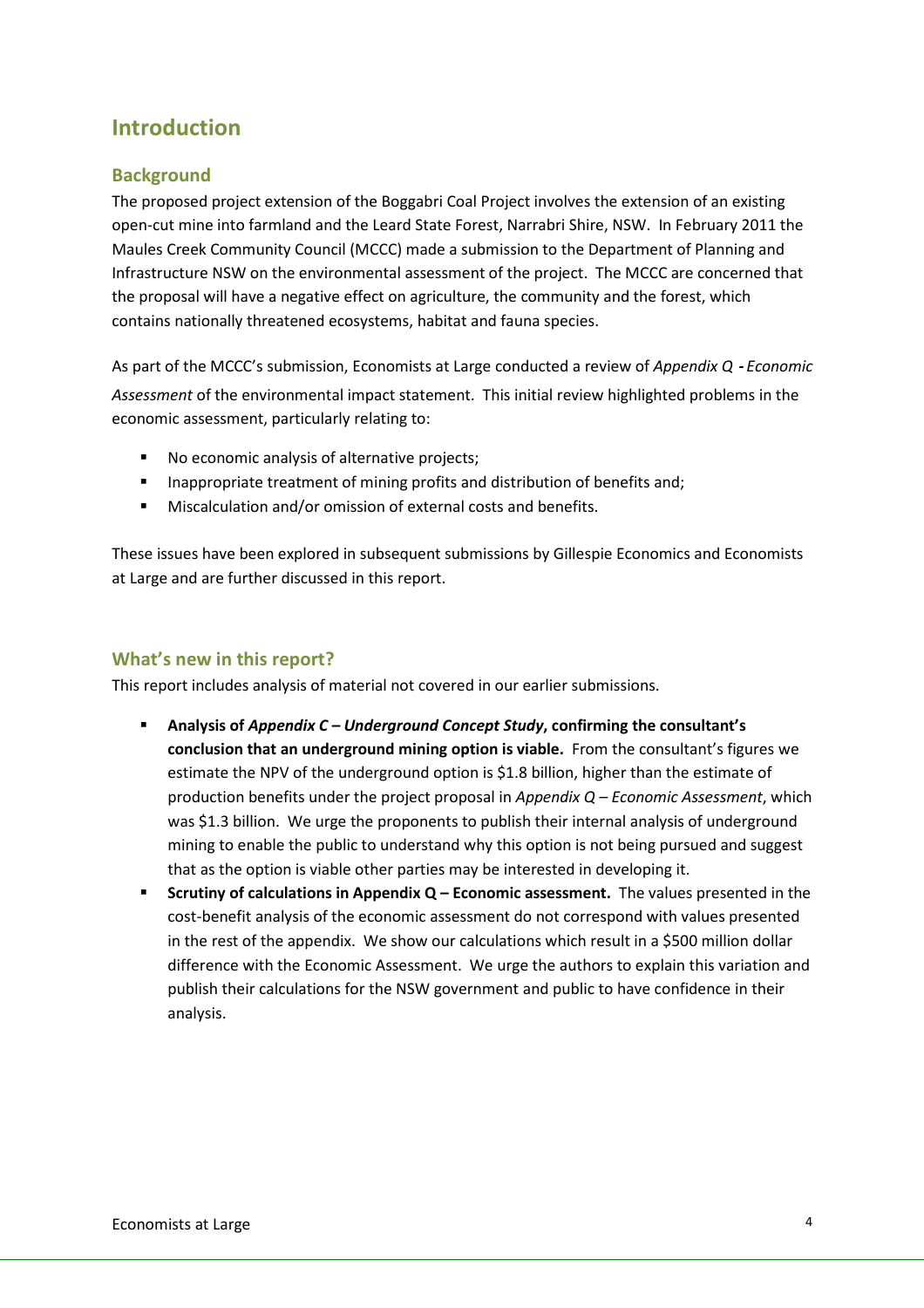- **Response to Gillespie Economics' Response to residual economic matters raised by Maules** Creek Community Council, in particular:
	- Producer surplus: Gillespie Economics have misinterpreted our suggestions. Our ideas are supported by Eggert (2001), which Gillespie Economics claim guided their analysis. We urge them to adjust their treatment of producer surplus in line with Eggert's and our suggestions.
	- Project definition and scale: We agree that a national level is appropriate for costbenefit analysis. Again Eggert (2001) provides useful guidance on how the economic assessment should be revised for a national perspective.
	- Opportunity cost: We agree that if using a national-level approach our suggestion of incorporating investors' opportunity costs of capital is not appropriate and we make some suggestions for how to incorporate opportunity cost at a national scale.
	- Distribution of costs and benefits: We are in general agreement about how these will be distributed, and suggest some revision to the economic assessment in line with expert opinion.
	- Benefits transfer: We agree this can be a useful technique, but maintain the value being used needs to be appropriate.

We believe that all these issues need to be clarified and adjustments made to the economic assessment of the project to ensure a decision is made in line with the public interest. Doing so would not only allow for the best outcome in relation to this project, but could serve as a guide for other projects in the area and nationally. This is occurring at a time when the mining industry is perceived as lacking a "social licence to operate" in farming areas. Robust and transparent assessment of this project can help to address this issue.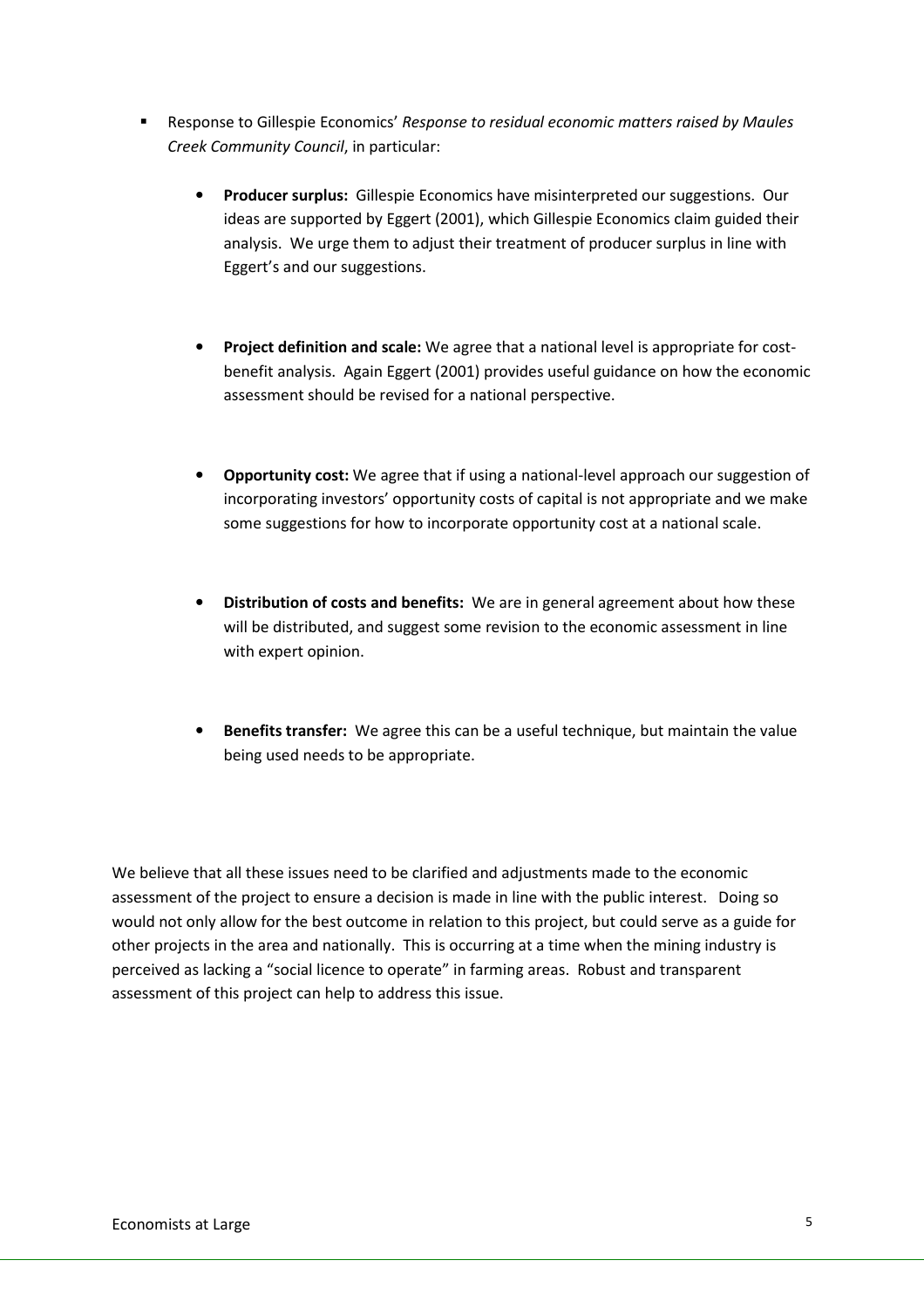# Analysis of Appendix C – Underground Concept Study

Appendix C of the original environmental assessment examined the option of extending the Boggabri Mine as an underground mine. The authors WDS Consulting found:

 "The study has identified that the utilisation of underground mining methods can be economically viable in the Boggabri resource." WDS Consulting (2009) p-7

However, the proponents of the project and Gillespie Economics have consistently claimed that underground mining is not feasible:

This underground concept study concluded that alternative mining methods did not maximise the utilisation of the in-situ coal resource and was not a practical or feasible option due to the geological structure of the coal seams. Response to submissions p52.

While underground mining may not maximise the volume of coal extracted from the Boggabri deposit, this is not the criteria by which the project should be assessed. Proper financial and economic analysis of all options should be conducted to enable the socially optimal option to be selected. Despite WDS's considerable analysis and conclusion that underground mining could be viable, financial analysis that would enable comparison with the current proposal was not carried out:

At the request of Idemitsu, a full financial analysis was not within our deliverable scope. Our primary financial deliverables, … are to be integrated into Idemitsu cost models for internal economic analysis. (p7-1)

As Idemitsu's internal analysis is not available, we have made estimates from the findings of WDS's study. From the data presented in Appendix C we have calculated the following values.

|                                           |         | Source                                                                                                                                                                                                                              |  |  |  |  |  |
|-------------------------------------------|---------|-------------------------------------------------------------------------------------------------------------------------------------------------------------------------------------------------------------------------------------|--|--|--|--|--|
| <b>Discount rate</b>                      | 7%      | Economic assessment p9                                                                                                                                                                                                              |  |  |  |  |  |
| <b>Total estimated</b><br>product (Mt)    | 82.1    | Appendix C p-4                                                                                                                                                                                                                      |  |  |  |  |  |
| <b>Operating years (2011</b><br>to 2032)  | 22      | Appendix C p4-21                                                                                                                                                                                                                    |  |  |  |  |  |
| Average annual<br>production (Mt)         | 3.73    | Based on visual estimates of Figure 4.2 Production<br>Summary, Appendix C p 4-21. Note this is slightly<br>lower than reported on p4-20, 4.0Mt, but in line<br>with the production total on p-4. See Appendix for<br>full modelling |  |  |  |  |  |
| <b>Assumed price of coal</b><br>per tonne | \$94    | Economic assessment p9                                                                                                                                                                                                              |  |  |  |  |  |
| <b>Present value revenue</b><br>(SM)      | \$3,730 | Present value of yearly revenue based on<br>production estimates on p4-21 and a \$94/tonne<br>coal price.                                                                                                                           |  |  |  |  |  |

Table 1 Net Revenue of underground option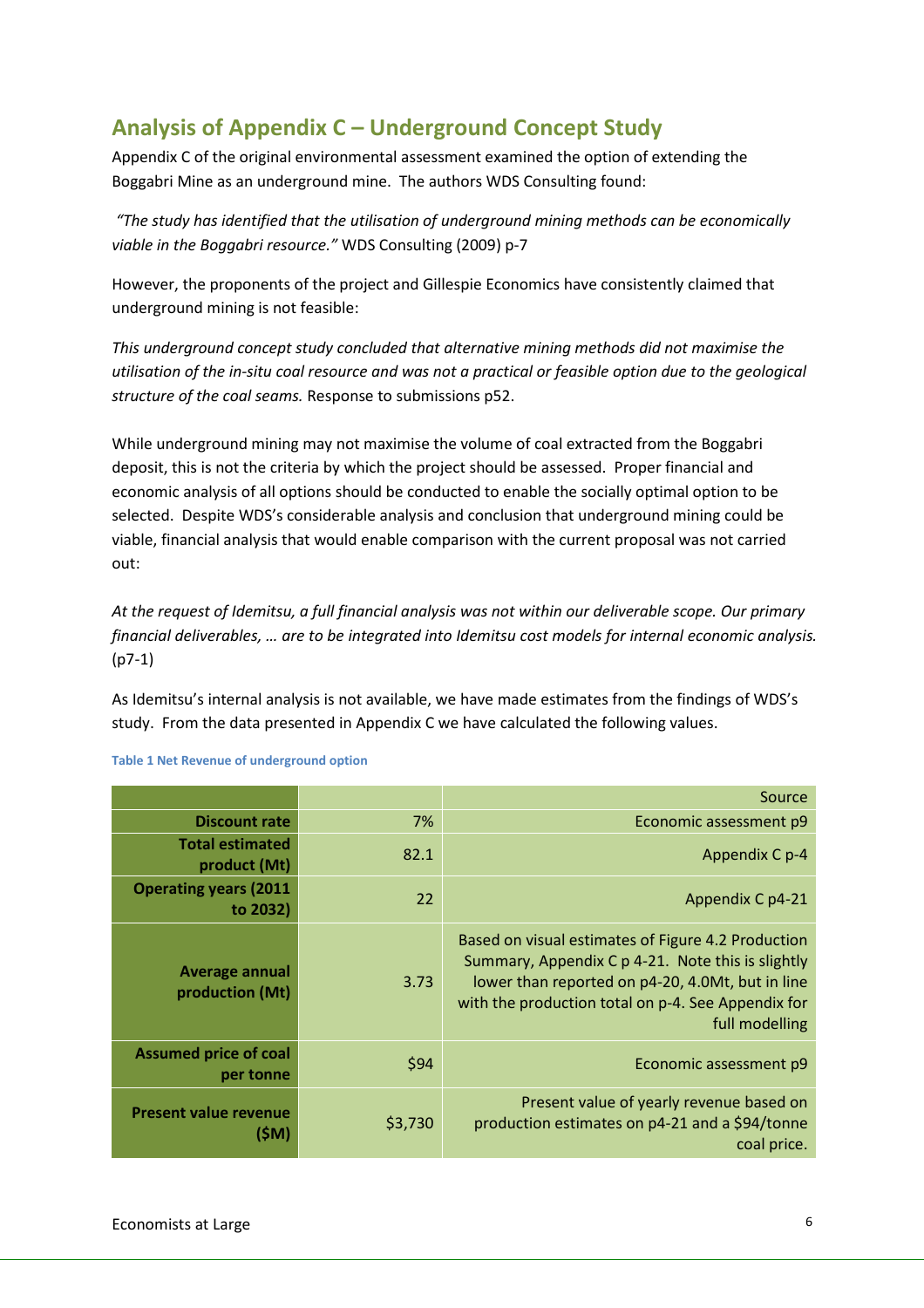| <b>Estimated operating</b><br>cost per production<br><b>tonne</b> | \$32.47 | Appendix C p7-7                                                                                                       |
|-------------------------------------------------------------------|---------|-----------------------------------------------------------------------------------------------------------------------|
| <b>Present value operating</b><br>$costs$ (\$M)                   | \$1,288 | Operating cost per tonne multiplied by production<br>estimates on p4-21                                               |
| <b>Present value capital</b><br>$costs$ (\$M)                     | \$652   | Appendix C p7-15 outlines capital expenditures<br>over the life of the mine, this distribution is<br>discounted at 7% |
| <b>Net Present Value</b>                                          | \$1,790 |                                                                                                                       |

The net present value of this option according to this analysis is higher than the "net production benefits" reported in table 2.2 of Appendix Q – Economic Assessment.

|  |  | Table 2 Comparison of underground and open cut proposal net revenue |  |  |
|--|--|---------------------------------------------------------------------|--|--|
|  |  |                                                                     |  |  |

|                                     | <b>Appendix C - Underground option</b><br>(5m) | <b>Appendix Q - Economic assessment</b><br>(5m) |
|-------------------------------------|------------------------------------------------|-------------------------------------------------|
| <b>Revenue</b>                      | \$3,730                                        | \$5,343                                         |
| <b>Other production</b><br>benefits | <b>NA</b>                                      | \$54                                            |
| <b>Capital costs</b>                | \$652                                          | \$778                                           |
| <b>Operating costs</b>              | \$1,288                                        | \$3,328                                         |
| <b>Other production</b><br>costs    | <b>NA</b>                                      | \$25                                            |
| <b>NPV</b>                          | \$1,790                                        | \$1,266                                         |

Idemitsu's investors should be asking why this is the case. We call on Idemitsu to release their internal modelling to explain this discrepancy. If this project is to have social licence to operate, it is important for communities and the wider public to understand the project's benefits and why a particular option is being pursued.

It is important to note that this analysis does not include external costs and benefits. The MCCC have indicated that they would support an underground mine, suggesting that the external costs of this option to the community are lower. The proponent's cursory, dot-point explanations in section 4.12.6 (p43) of the Environmental Assessment of why they have rejected the underground option need considerable expansion if they are to contribute to the public's understanding of the project.

In their latest response, Gillespie Economics are careful not contradict WDS's conclusion that underground mining is viable, but correctly point out that alternatives must be feasible to the proponents. We agree. As the proponents are unable to present another proposal that is feasible to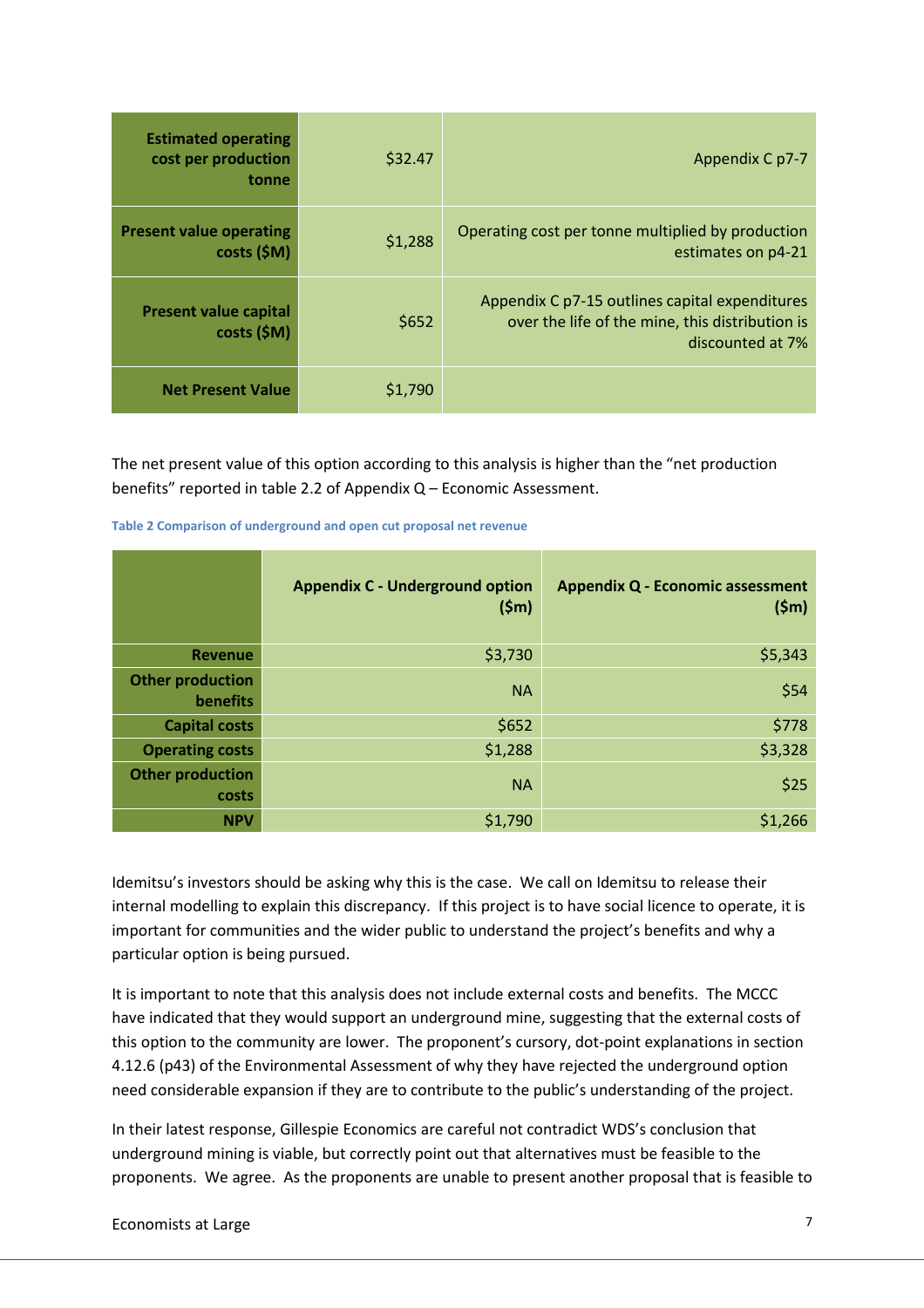them, we suggest the NSW government allow other parties to develop such proposals. These proposals might bring greater benefits to the state, the nation and the local community. We understand the lease on the area is due to expire shortly, providing a timely opportunity to investigate other options.

# Scrutiny of calculations in Appendix Q – Economic assessment

Having found net present value of the underground mining option to be higher than the project proposal, we re-examined the calculation of values presented in Table 2.2 of the Economic Assessment. The values presented in Table 2.2 do not correspond with values presented in the rest of the economic appendix. Both revenue and operating cost estimates are significantly higher. There is not enough information presented to calculate capital costs.

| Table 3 Present values presented in Economic Assessment, table 2.2, p12 |  |  |  |  |  |  |
|-------------------------------------------------------------------------|--|--|--|--|--|--|
|-------------------------------------------------------------------------|--|--|--|--|--|--|

|                              | Table 2.2 |
|------------------------------|-----------|
| Revenue (\$M)                | 5,343     |
| <b>Operating costs (\$M)</b> | 3,328     |
| Capital costs (\$M)          | 778       |
| Net Revenue (\$M)            | 1,237     |

The following calculations show that these values are different compared to when these calculations are replicated using data in the text of the assessment.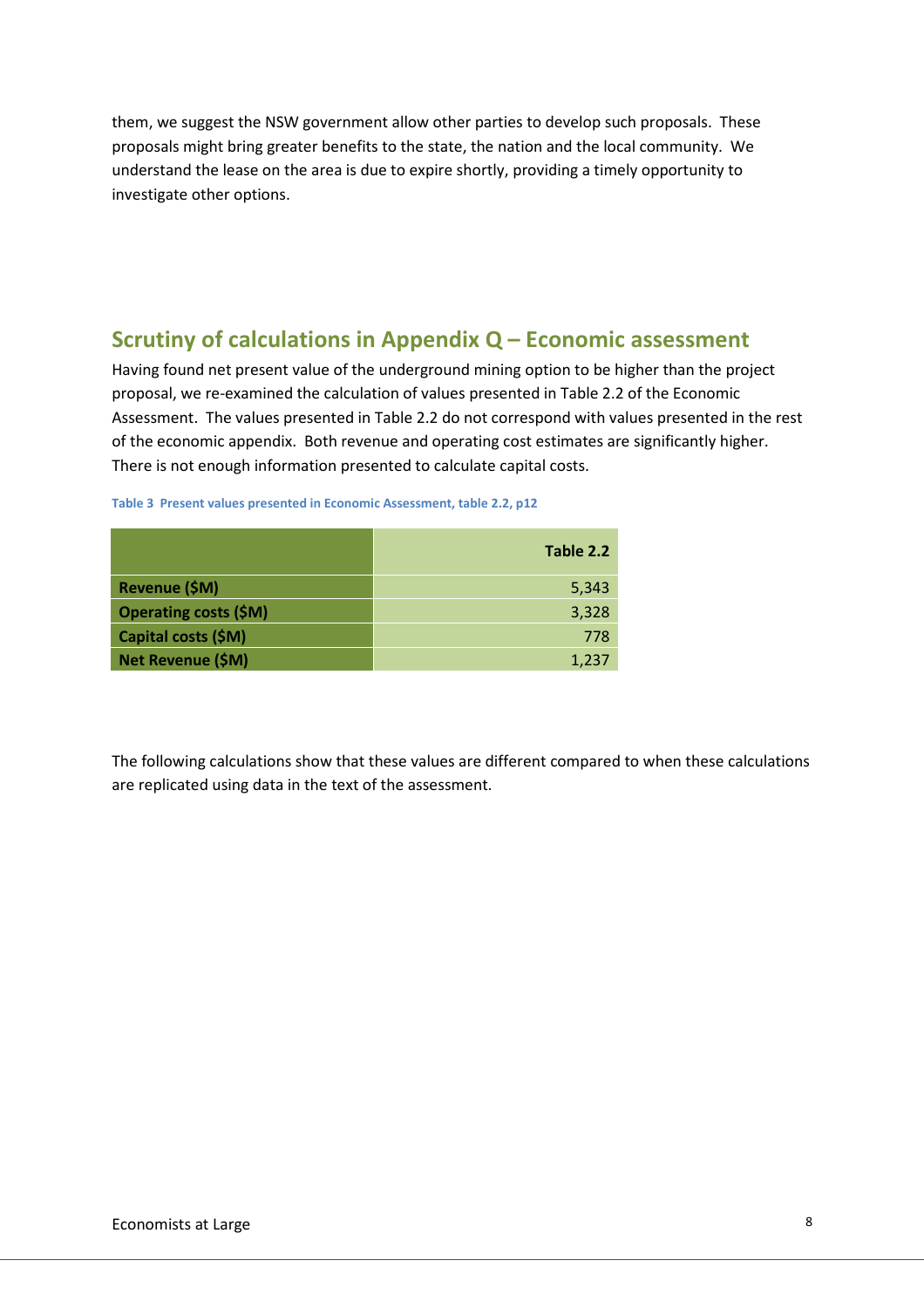#### Revenue

From values in the text, we calculate the present value of revenue from the project to be \$6,801 million, higher than \$5,343 million as reported in the Economic Assessment Table 2.2. We arrived at our figure by using production levels based on page 8, where the assessment says:

Open cut mining is assumed to ramp up to 7Mtpa of product coal by Year 5 and remain at this level until Year 21.

By applying this increasing level of production to coal price as estimated on page 9 and the discount rate on p12 the following values are obtained.

#### Table 4 Present value of revenue calculation

| 7% |
|----|
| 94 |
|    |

| Year <sup>3</sup>                | $\mathbf{0}$   |     | $\overline{2}$ | 3   | 4   | 5 <sub>1</sub> | 6              | $\overline{7}$ | 8   | 9              | 10  | 11  | 12             | 13             | 14                       | 15  | 16                       | 17             | 18  | 19  | 20             | 21  |
|----------------------------------|----------------|-----|----------------|-----|-----|----------------|----------------|----------------|-----|----------------|-----|-----|----------------|----------------|--------------------------|-----|--------------------------|----------------|-----|-----|----------------|-----|
| Coal<br>Production<br>$(MTPA)^4$ | 5 <sub>1</sub> | 5.4 | 5.8            | 6.2 | 6.6 | 7 <sup>1</sup> | $\overline{7}$ | $\overline{7}$ | -   | $\overline{7}$ | 7   |     | $\overline{ }$ | $\overline{z}$ | $\overline{\phantom{a}}$ | -   | $\overline{\phantom{a}}$ | $\overline{7}$ |     |     | $\overline{ }$ |     |
| Revenue<br>$(\$M)$               |                | 508 | 545            | 583 | 620 | 658            | 658            | 658            | 658 | 658            | 658 | 658 | 658            | 658            | 658                      | 658 | 658                      | 658            | 658 | 658 | 658            | 658 |
| PV annual<br>revenue<br>$(\$M)$  |                | 474 | 476            | 476 | 473 | 469            | 438            | 410            | 383 | 358            | 334 | 313 | 292            | 273            | 255                      | 238 | 223                      | 208            | 195 | 182 | 170            | 159 |
| PV Revenue<br>$(\$M)$            | 6,801          |     |                |     |     |                |                |                |     |                |     |     |                |                |                          |     |                          |                |     |     |                |     |

 $^{\rm 1}$  p12  $2p9$ 3 p6 $^4$  p6&9 4

Economists at Large 9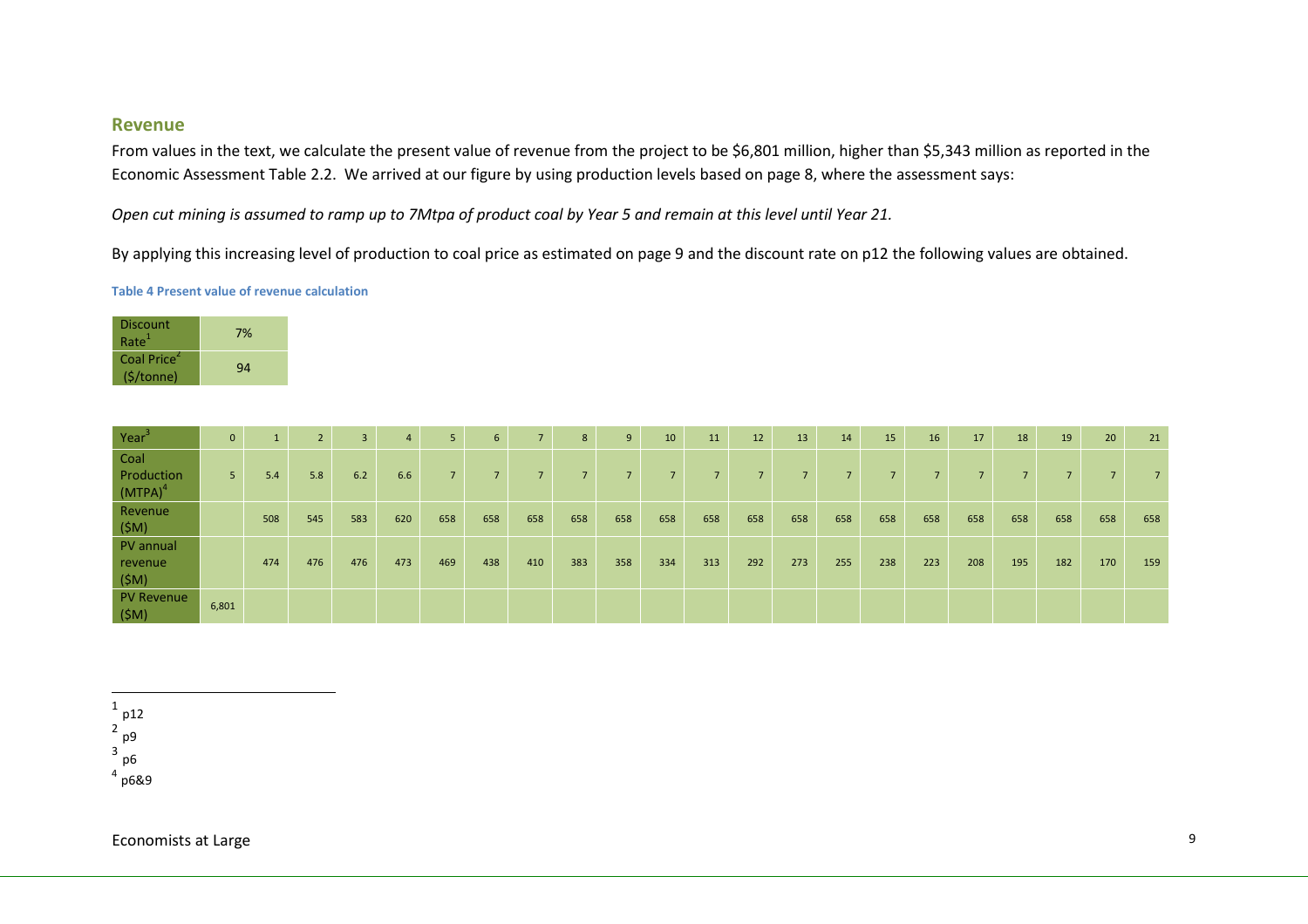#### Operating costs

From values in the text of the economic assessment, we calculate the present value of operating costs to be \$4,290 million, higher than the \$3,328 million as reported in Table 2.2. We arrived at our figure buy finding the present value of average annual operating costs, as reported on page 8, where the assessment says:

The operating costs of the Project include those associated with overburden stripping, mining, processing, rail and port charges, selling costs, rehabilitation, marketing and general administration. Average annual operating costs of the mine are estimated at \$370M

Using the same discount rate, we find:

#### Table 5 Present value of operating cost calculation

| Item                       |    |
|----------------------------|----|
| Discount rate <sup>3</sup> | 7% |

| Year                                                      | $\mathbf{0}$ |     |     |     | 4   | 5   | 6   |     | 8   | 9   | 10 <sup>°</sup> | 11  | 12  | 13  | 14  | 15  | 16  | 17  | 18  | 19  | 20  |
|-----------------------------------------------------------|--------------|-----|-----|-----|-----|-----|-----|-----|-----|-----|-----------------|-----|-----|-----|-----|-----|-----|-----|-----|-----|-----|
| Average<br>annual<br>operating<br>cost <sup>6</sup> (\$M) | 370          | 370 | 370 | 370 | 370 | 370 | 370 | 370 | 370 | 370 | 370             | 370 | 370 | 370 | 370 | 370 | 370 | 370 | 370 | 370 | 370 |
| PV of annual<br>cost                                      | 370          | 346 | 323 | 302 | 282 | 264 | 247 | 230 | 215 | 201 | 188             | 176 | 164 | 154 | 143 | 134 | 125 | 117 | 109 | 102 | 96  |
| PV of<br>operating cost                                   | 4290         |     |     |     |     |     |     |     |     |     |                 |     |     |     |     |     |     |     |     |     |     |

<sup>5</sup> p12<br><sup>6</sup> p8

Economists at Large 10 and 20 and 20 and 20 and 20 and 20 and 20 and 20 and 20 and 20 and 20 and 20 and 20 and 20 and 20 and 20 and 20 and 20 and 20 and 20 and 20 and 20 and 20 and 20 and 20 and 20 and 20 and 20 and 20 and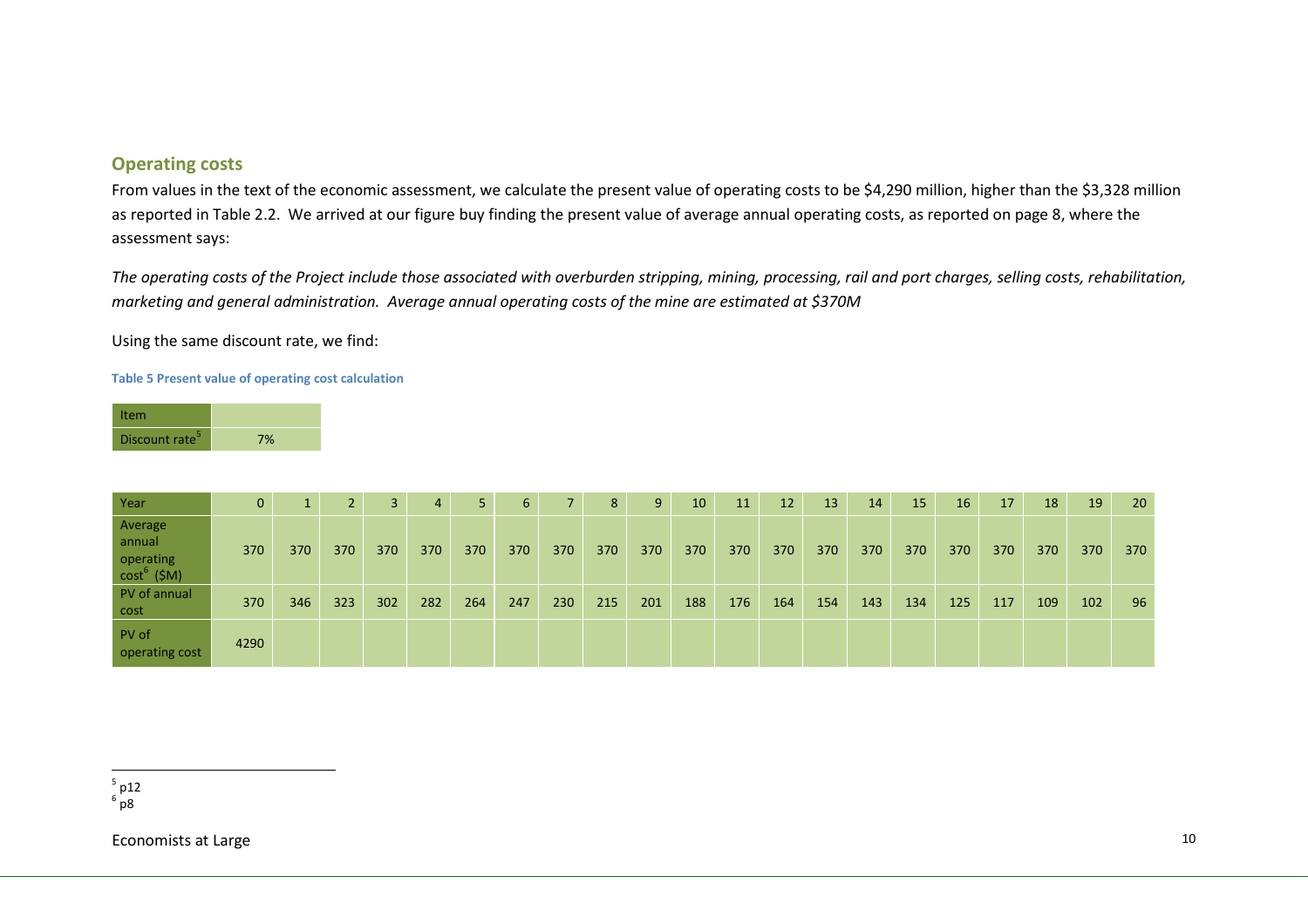In summary, the net revenue for the project proposal as calculated from the values in the text is almost \$500 million higher than the values presented in the Economic Assessment Table 2.2. Below we have used the same capital cost value as there is no information in the economic appendix on the timing of these costs.

|                              | Table 2.2 | <b>Calculated from text</b> |
|------------------------------|-----------|-----------------------------|
| Revenue (\$M)                | 5,343     | 6,801                       |
| <b>Operating costs (\$M)</b> | 3,328     | 4,290                       |
| Capital costs (\$M)          | 778       | 778                         |
| Net Revenue (\$M)            | 1,237     | 1,733                       |

Table 6 Comparison of net revenue

The point of this comparison is not to suggest that project is more valuable than was presented, but to show that the public can have no confidence in figures presented. We urge the proponents to explain how they arrived at their evaluation and to publish their full working and modelling. Without this transparency neither the public nor the NSW government can understand the benefits of this proposal and make a decision on whether to support it or not. This lack of transparency is a key reason the mining industry is losing its "social licence to operate", particularly in farming areas.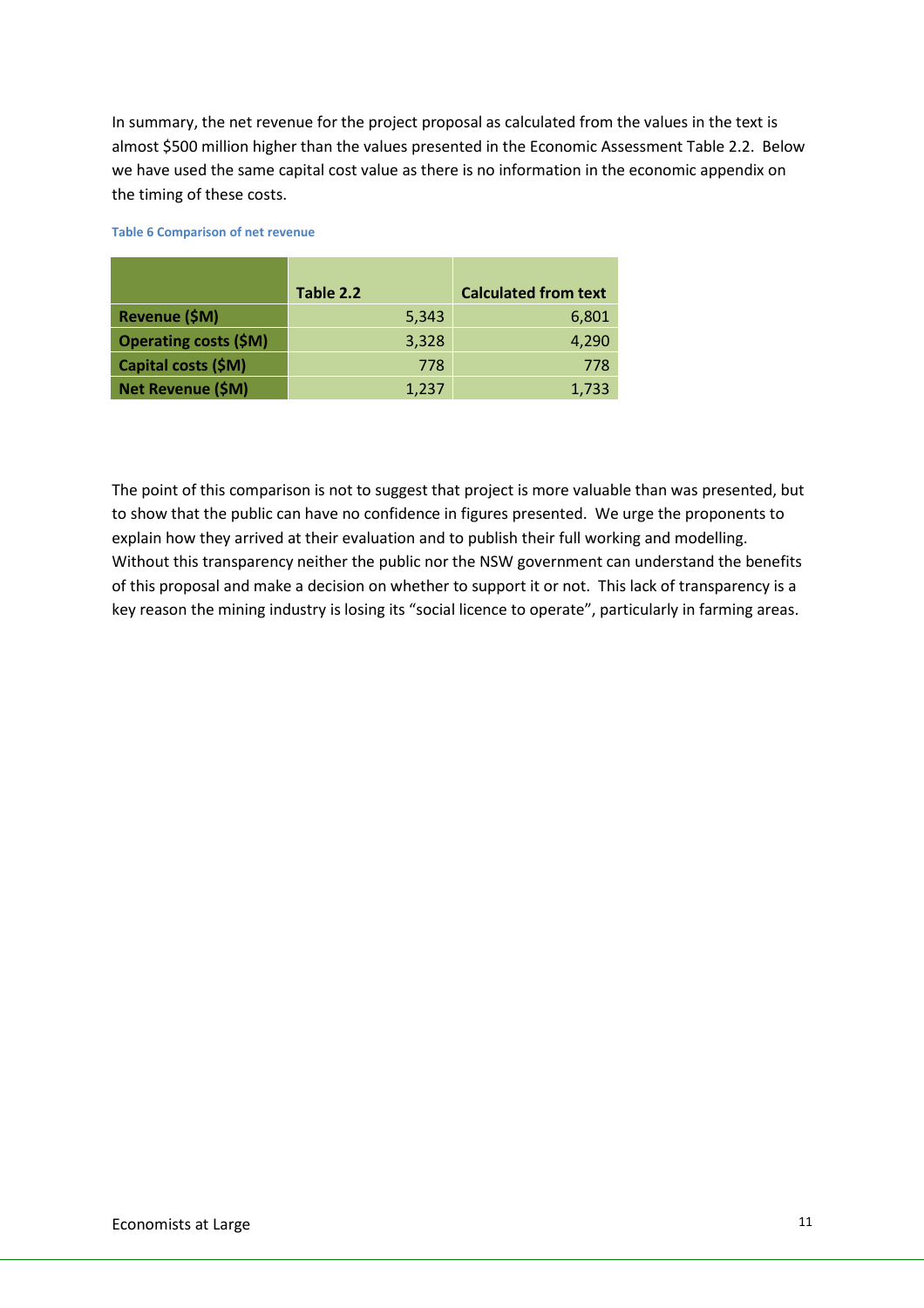# Response to Gillespie Economics' Response to residual economic matters raised by Maules Creek Community Council.

## Producer surplus benefits

We maintain that the financial benefits that accrue only to the project proponents are of limited relevance in trying to understand this project's impact on a local or state scale. Gillespie Economics have misinterpreted this point, suggesting that we believe "producer surplus benefits (mine profits) should not feature in BCA (cost-benefit analysis)" (p1). We fully agree that in analysing the full costs and benefits of a project, profit is an important calculation to consider. Our point is that profits that accrue to overseas shareholders do not accrue to the local community, or the state of NSW.

This point is made clear by Eggert (2001) who state that when considering the perspective of local communities "an analyst must be careful to … eliminate any net benefits that accrue to nonresidents of the community" (p28).

Gillespie Economics claim to have taken an approach "exactly" in line to that outlined in Eggert (2001) – taking commercial evaluation of the project and making adjustments for externalities, taxes and social time preference. But beyond these points the analysis of Gillespie Economics departs from Eggert. Eggert devotes considerable attention to how benefits are accounted for in analysis of mining projects. It is worth quoting him at length:

Let us now turn to … issues that challenge and bedevil practitioners of social benefit-cost analysis. The first challenge is deciding "whose benefits and costs count" …. It sometimes is called the issue of standing--that is, who has standing in the analysis of benefits and costs? This is an issue of scope. Should the analysis include only those costs and benefits affecting residents of the local community? The state or province? The nation? The world? Whether the net benefits of a project are positive or negative often depends on how narrow or broad the scope of the study is. (p27)

## Project definition and scale

Eggert's mention of scale or scope returns to one of our original points – the changing scope of the Economic Assessment. On page 2 of their Response to residual economic matters, Gillespie Economics say that cost-benefit analysis is generally undertaken at a national scale "with the inclusion of all costs and benefits that are generated within a nation's borders from a development, regardless of who [sic] they accrue to." We are pleased that they have settled on a scale for the assessment and look forward to the following adjustments in their analysis:

- Reduction of net production benefits to reflect profits to overseas shareholders, in line with Eggert (2001) who points out "a national government would consider profits send abroad as a cost." (p27)
- Consideration of the opportunity cost of the mine from a national perspective the value of the next best alternative project.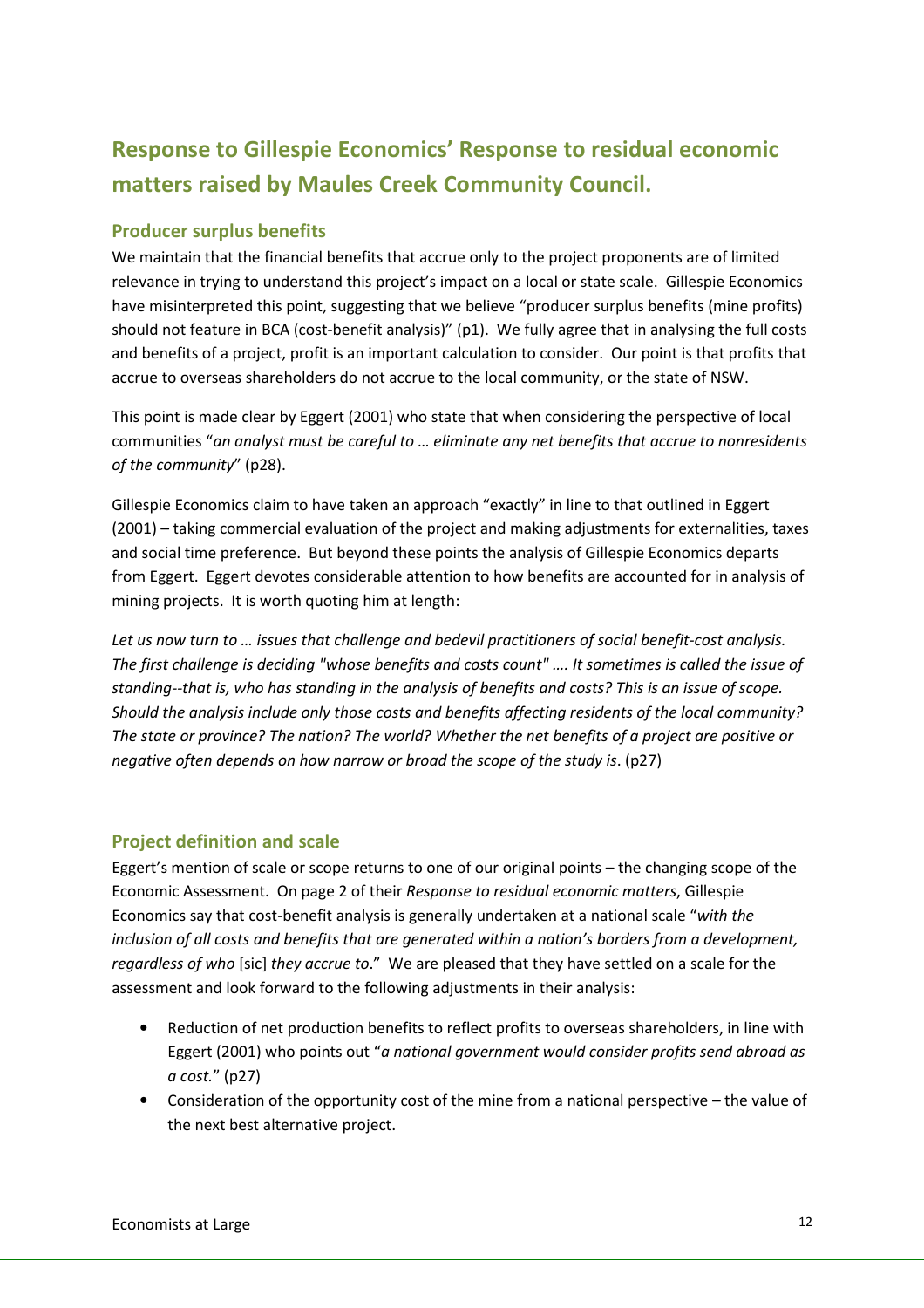## Opportunity Costs

Opportunity cost is a concept in economics that incorporates the value of the foregone alternative in decision making. In other words, considering what are the cost and benefits of the next-best option available. In their original Economic Assessment, Gillespie Economics considered the opportunity cost of not proceeding with the mine from the perspective of the proponent – the sale of their equipment, some \$8m.

We suggested a global perspective, incorporating the opportunity cost of investors' capital at a global level, which would significantly reduce the net present value of the project, possibly to zero. This reinforces Eggert's idea that the net benefits of the project depend on the scope of the analysis, as opportunity costs are different at each level.

To consider the opportunity cost from a national perspective, the analysts need to consider what the net benefits of this mine are compared to another mine that may not be going ahead because of the time and resources devoted to the Boggabri project. We suggest that from a national perspective the next best coal mine will be similar to those of the Boggabri mine, again negating most of the production benefits of the mine.

The importance of opportunity cost in relation planning coal mines was demonstrated in Victoria recently by Mantle Mining. Mantle withdrew their application to explore for coal southwest of Melbourne in the face of community opposition. Mantle withdrew not only because of community opposition, but "in order to focus its resources on other higher priority projects." (Mantle Mining  $2011$ )(p1) Mantle's opportunity cost was not the loss of time and equipment put into the application, but the profits of the mines that they would be unable to develop in order to slug it out with the community near Melbourne.

In the Economic Assessment of the Boggabri mine, however, consider opportunity cost at neither a national perspective, nor even the company-wide perspective of the proponents. Instead they use a site-specific scope, claiming that there are only two alternatives: the proposed mine or cessation of mining.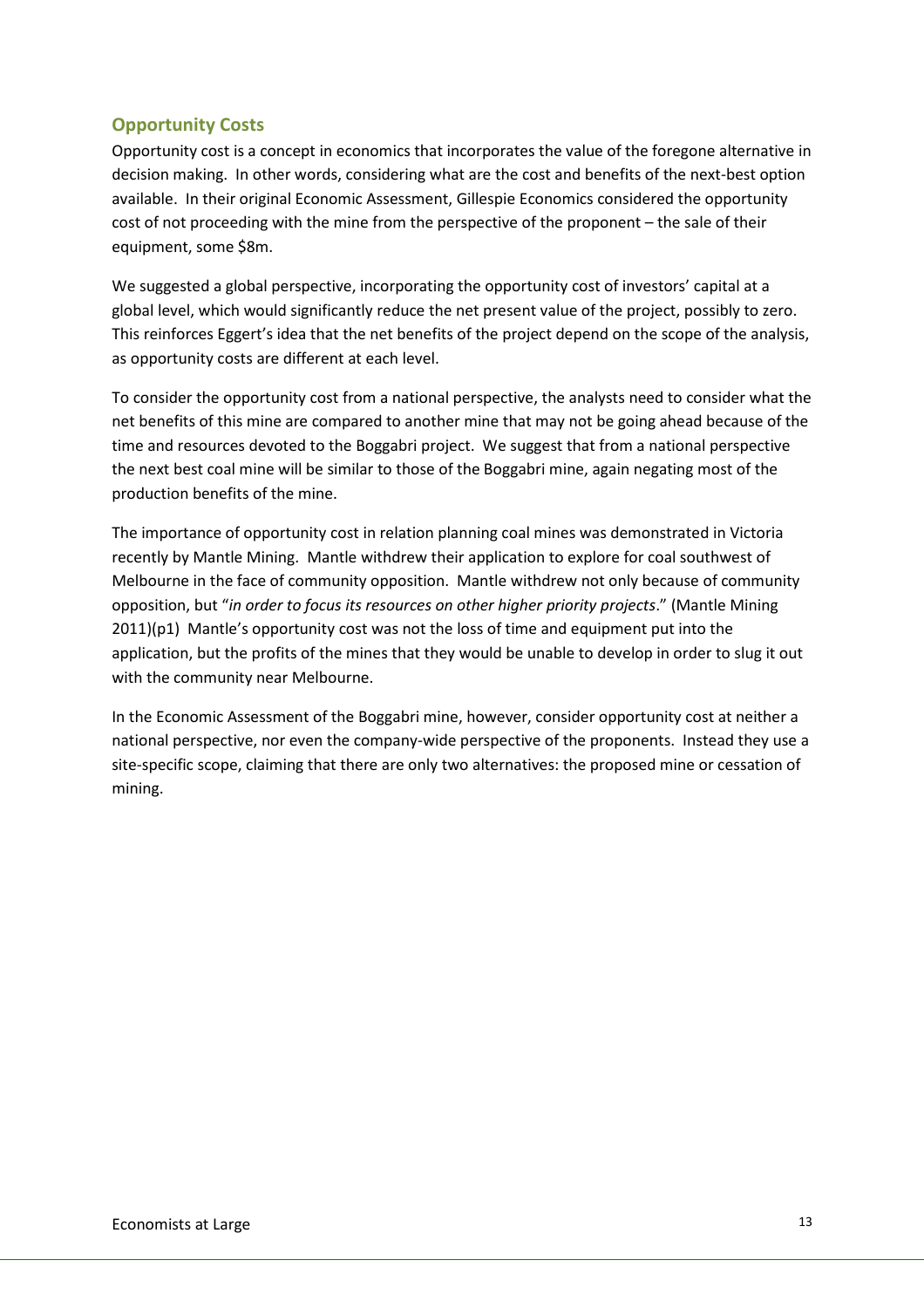## Distribution of costs and benefits

We agree with Gillespie Economics the distribution of costs and benefits of the project and have revised our table:

|                 | <b>Benefits</b>               | <b>Costs</b>          |  |  |  |  |  |  |  |
|-----------------|-------------------------------|-----------------------|--|--|--|--|--|--|--|
| Global          | After tax profits             | Greenhouse gasses     |  |  |  |  |  |  |  |
| <b>National</b> | Company tax                   |                       |  |  |  |  |  |  |  |
|                 | <b>Royalties</b>              | <b>Ecology</b>        |  |  |  |  |  |  |  |
| <b>State</b>    | Social benefits of employment | Heritage              |  |  |  |  |  |  |  |
|                 |                               | Air quality           |  |  |  |  |  |  |  |
|                 |                               | Noise and vibration   |  |  |  |  |  |  |  |
|                 |                               | Groundwater           |  |  |  |  |  |  |  |
| Local           | Unquantified and unspecified  | <b>Traffic</b>        |  |  |  |  |  |  |  |
|                 | community support programs    | <b>Visual impacts</b> |  |  |  |  |  |  |  |
|                 |                               | Surface water         |  |  |  |  |  |  |  |
|                 |                               | <b>Health impacts</b> |  |  |  |  |  |  |  |
|                 |                               |                       |  |  |  |  |  |  |  |

We agree that if all externalities have been internalised then there is no need to estimate their values. The physical studies that the original economic assessment was based on estimated that externalities would be adequately offset, however many of these conclusions have since been questioned by experts in the relevant fields. See for example the submission by ecologist Wendy Hawes relating to the Environmental Assessment's appendix J – Biodiversity assessment, which raised serious questions about the project's ability to offset its impacts.

Given the disagreement between physical scientists, the economic assessment should be revised to include this uncertainty and risk, particularly if it is to incorporate the community and the state's point of view, as can be seen in Table 1. The uncertainty relating to these costs makes it difficult to see if the community should support changing their landscape in exchange for \$9.7 million dollar contribution in the form of a statue of Ben Lexcen, public seating, a better caravan park, road improvements and a contribution to a community programme.

In considering this trade off, the community should recall the proponent's response to submissions where they admit they did not include lost recreation value of the Leard State Forest. In their response the proponents calculated a "back-of-the-envelope" lost recreation value amounted of \$4 million in present terms. If the compensation package is worth \$9.7 million, this leaves \$5.7m to compensate the community for changes to their landscape and uncalculated environmental risk. As the proponents often point out, this pales in significance next to the estimated value of the project.

## Health Impacts

Gillespie Economics point out that there has been no research done on the health impacts of this project. It is not their responsibility to carry this out, and likely beyond their expertise. As the health impacts of coal mining can be considerable, this impact should be assessed in the overall assessment of the project. The economics assessment could then quantify the likely economic impacts of health effects. Note that a study is currently underway in the Hunter Valley on coal mining's health impacts commissioned by local politician Tim Duddy. This follows studies such as Hendryx and Ahern (2009)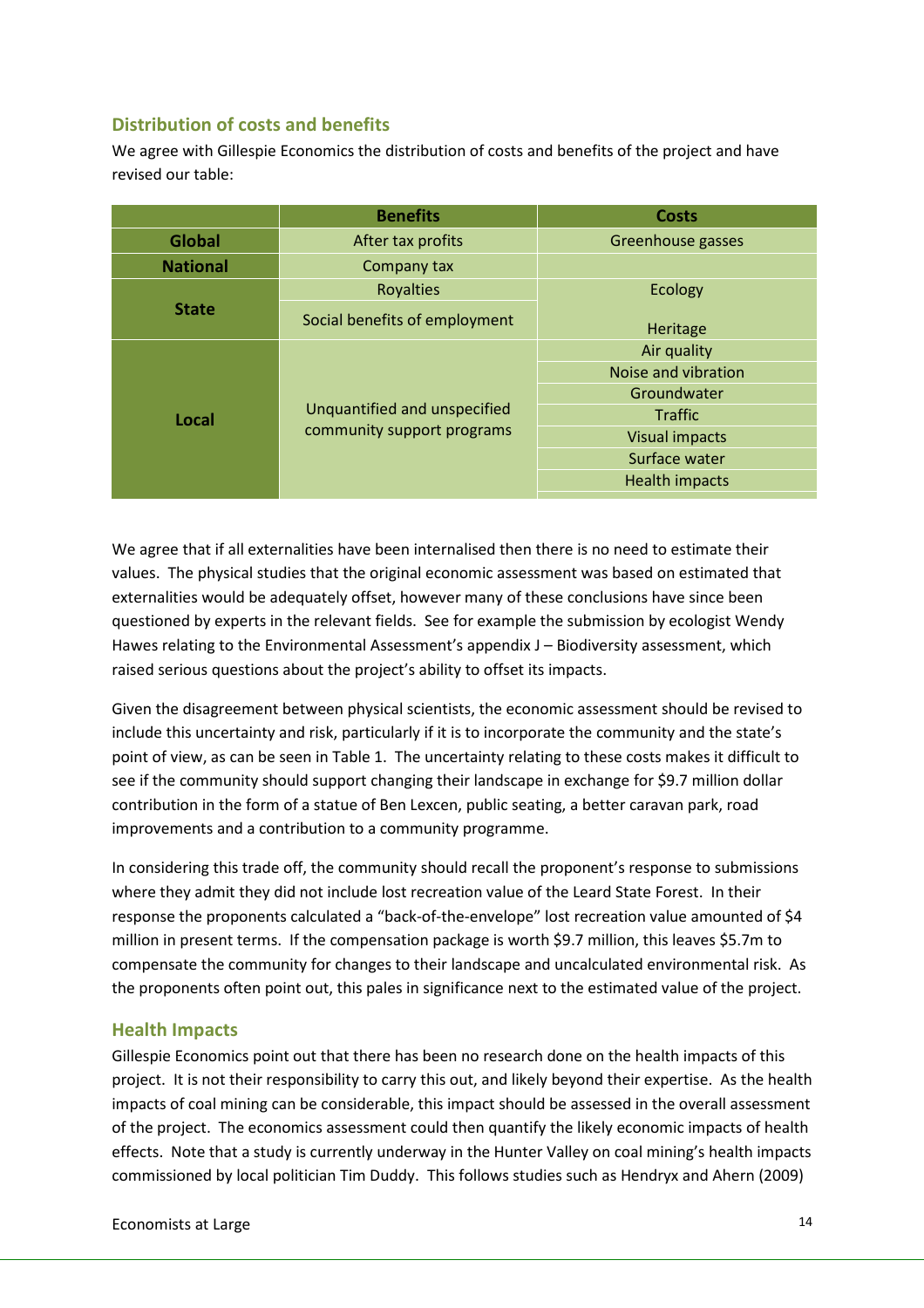which found strong, negative health impacts of coal mining and increased mortality in the Appalachian Mountains of the United States. They found that the health impacts far outweighed the economic benefits of mines there.

#### Benefits transfer and social value of employment

We agree that benefits-transfer is a useful technique, but one that needs to be used with great caution, or as a matter of last resort. We should clarify that our criticism of the use of benefitstransfer from another study to estimate the social value of employment was not a criticism of benefits-transfer per se, but a criticism of how it was done by Gillespie Economics. The study used was about an underground mine in a traditional mining area, whereas this mine is an open-cut mine in a more agricultural area.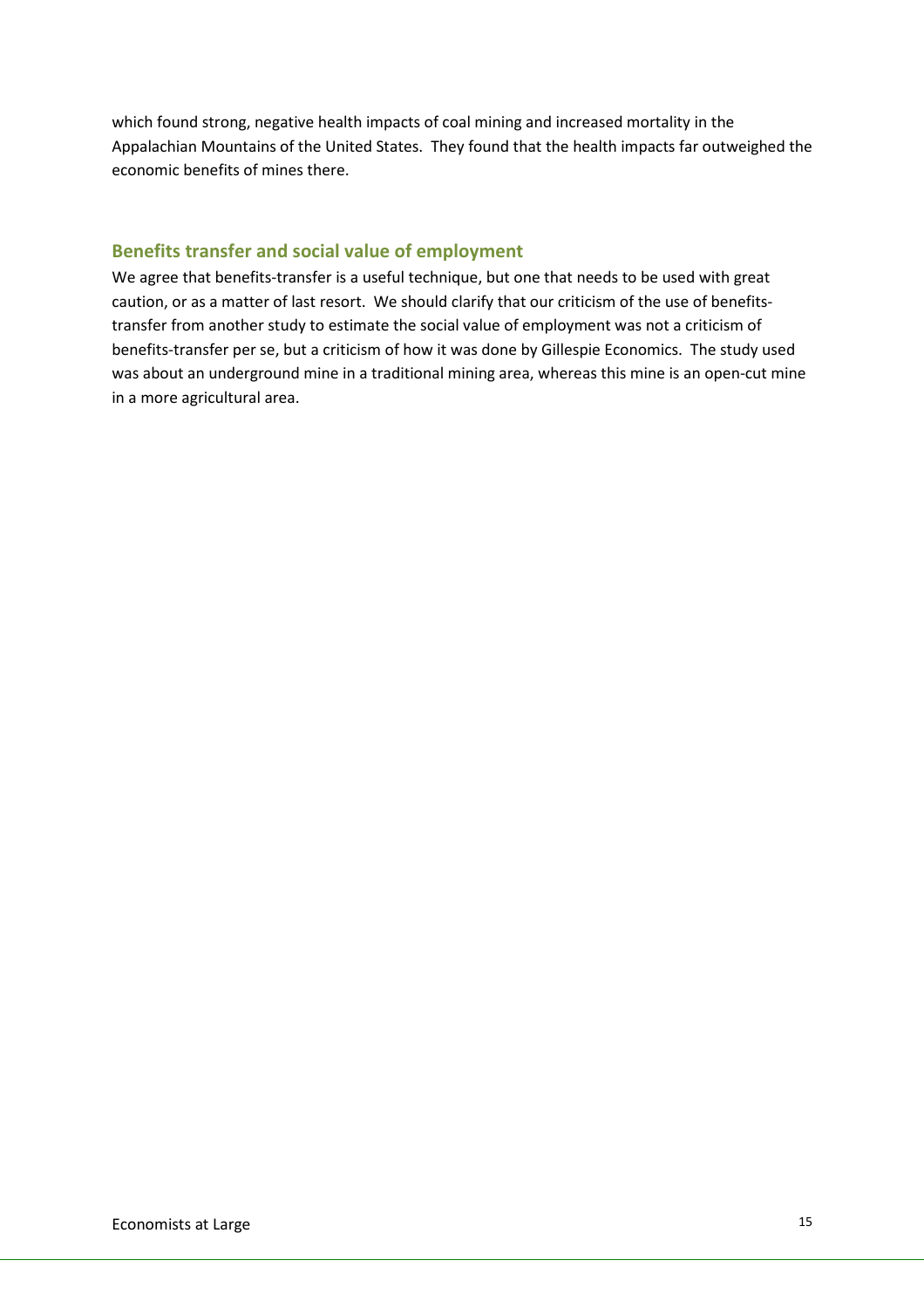# Conclusion

We call for greater transparency in the analysis of this and all major projects. At a time when mining projects in agricultural areas are causing great public and political debate, greater transparency is essential. The project proponents should release all modelling and analysis that enables the public to understand their decision to apply for this project using these means. Governments should require thorough, transparent analysis of all project options before making a decision. Where a proponent is not willing to pursue an option that is of greater benefit to the public, then other submissions should be sought.

In addition to publishing calculations and modelling to date, the proponents should adjust their economic analysis to reflect the following points:

- Appropriate treatment of profits/producer surplus/production benefits
- National scale of analysis
- **•** Opportunity cost
- **Disagreement among physical scientists over external costs**
- **Discussion of distribution of benefits**

We look forward to these adjustments and continuing analysis of this and other projects.

# References

- Eggert, Roderick G. 2001. Mining and Economic Sustainability: National Economies and Local Communities. Sustainable Development. Report commissioned by the Mining, Minerals and Sustainable Development project of the Institute for Environment and Development, England.
- Hendryx, Michael, and Melissa M Ahern. 2009. "Mortality in Appalachian coal mining regions: the value of statistical life lost." Public health reports (Washington, D.C. : 1974) 124 (4): 541-50. http://www.pubmedcentral.nih.gov/articlerender.fcgi?artid=2693168&tool=pmcentrez&rende rtype=abstract.
- Mantle Mining. 2011. Deans Marsh Update. Mantle Mining Website. http://www.mantlemining.com/files/announcements/1001855.pdf.
- WDS Consulting. 2009. Underground Concept Study. Appendix C of Environmental assessment of the Boggabri Coal Project.

https://majorprojects.affinitylive.com/public/ec47a18c2ed59f998d4765469401fbcd/Appendix C - Underground Concept Study\_Part 1.pdf.